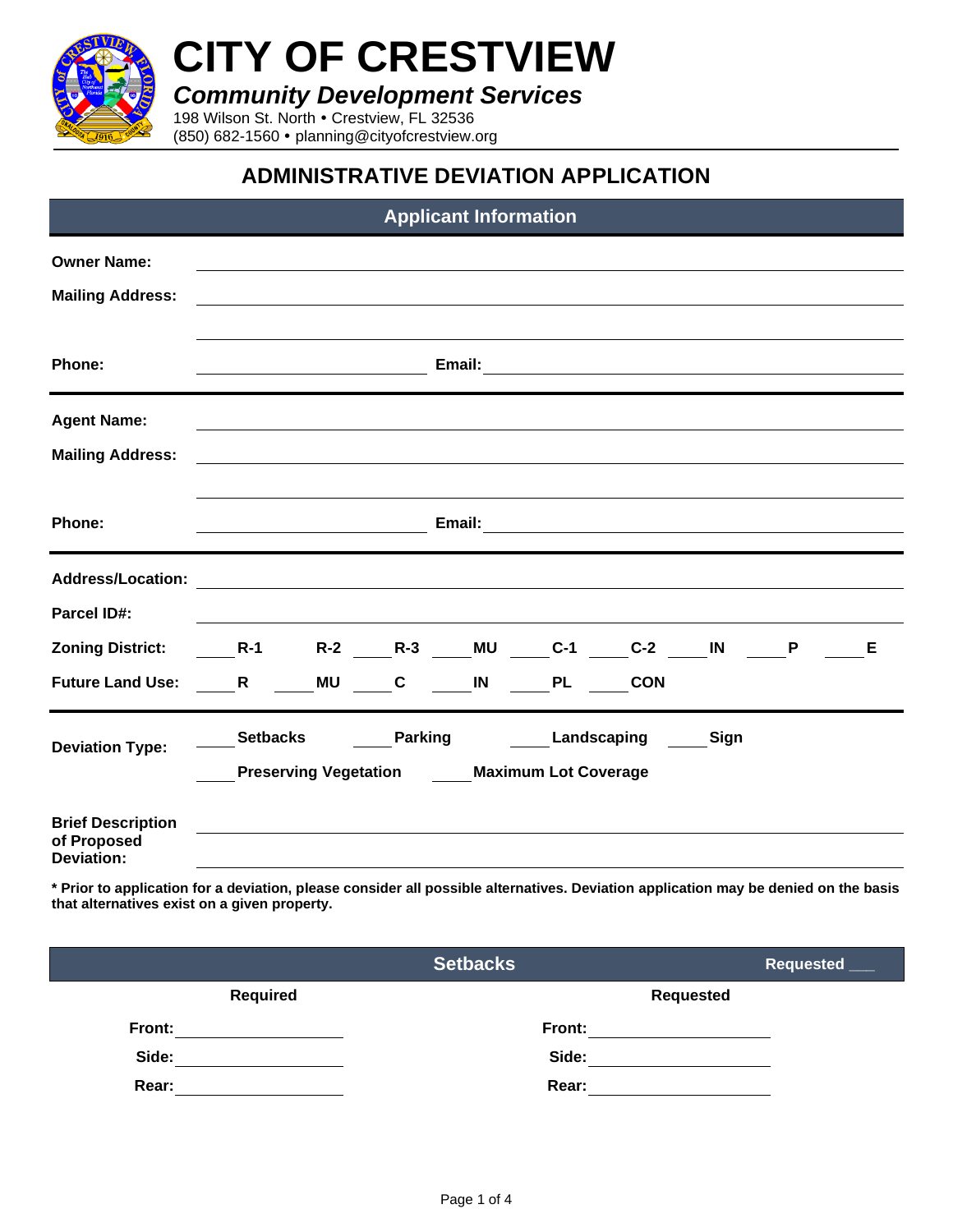

|                                                                                                                                                                                                                                |                | <b>Parking</b>                                                                                                                                                                                                                 |                                 |                                                                                                                                                                                                                                | Requested _                   |  |
|--------------------------------------------------------------------------------------------------------------------------------------------------------------------------------------------------------------------------------|----------------|--------------------------------------------------------------------------------------------------------------------------------------------------------------------------------------------------------------------------------|---------------------------------|--------------------------------------------------------------------------------------------------------------------------------------------------------------------------------------------------------------------------------|-------------------------------|--|
| <b>Spaces Required</b>                                                                                                                                                                                                         |                | <b>Spaces Requested</b>                                                                                                                                                                                                        |                                 |                                                                                                                                                                                                                                |                               |  |
|                                                                                                                                                                                                                                |                | Regular: _____________                                                                                                                                                                                                         |                                 |                                                                                                                                                                                                                                |                               |  |
| ADA-Accessible: ________________                                                                                                                                                                                               |                | ADA-Accessible: ________________                                                                                                                                                                                               |                                 |                                                                                                                                                                                                                                |                               |  |
| Bicycle: ___________                                                                                                                                                                                                           |                | Bicycle: __________                                                                                                                                                                                                            |                                 |                                                                                                                                                                                                                                |                               |  |
|                                                                                                                                                                                                                                |                | <b>Landscaping</b>                                                                                                                                                                                                             |                                 |                                                                                                                                                                                                                                | Requested ___                 |  |
|                                                                                                                                                                                                                                |                | <b>Buffer Widths</b>                                                                                                                                                                                                           |                                 |                                                                                                                                                                                                                                |                               |  |
|                                                                                                                                                                                                                                | North:         | Required: <u>________</u>                                                                                                                                                                                                      |                                 |                                                                                                                                                                                                                                | Requested: <u>_________</u>   |  |
| <b>Buffer Location:</b>                                                                                                                                                                                                        | South:         | Required: _______________                                                                                                                                                                                                      |                                 | Requested: ____________________                                                                                                                                                                                                |                               |  |
|                                                                                                                                                                                                                                | East:          | Required: <u>________</u>                                                                                                                                                                                                      |                                 | Requested: Note that the set of the set of the set of the set of the set of the set of the set of the set of the set of the set of the set of the set of the set of the set of the set of the set of the set of the set of the |                               |  |
|                                                                                                                                                                                                                                | West:          | Required: _____________                                                                                                                                                                                                        |                                 |                                                                                                                                                                                                                                | Requested: ________________   |  |
| <b>Tree Requirement</b>                                                                                                                                                                                                        |                |                                                                                                                                                                                                                                |                                 |                                                                                                                                                                                                                                |                               |  |
|                                                                                                                                                                                                                                | North:         | Required: ______________                                                                                                                                                                                                       |                                 |                                                                                                                                                                                                                                | Requested: <b>Example 20</b>  |  |
| <b>Property Line:</b>                                                                                                                                                                                                          | South:         | Required: Network of the Required:                                                                                                                                                                                             |                                 |                                                                                                                                                                                                                                | Requested: __________________ |  |
|                                                                                                                                                                                                                                | East:          |                                                                                                                                                                                                                                | Required: _____________         |                                                                                                                                                                                                                                | Requested: _______________    |  |
|                                                                                                                                                                                                                                | West:          | Required: _____________                                                                                                                                                                                                        |                                 |                                                                                                                                                                                                                                | Requested: <u>_________</u>   |  |
| <b>Preservation of Vegetation</b><br>Requested ___                                                                                                                                                                             |                |                                                                                                                                                                                                                                |                                 |                                                                                                                                                                                                                                |                               |  |
|                                                                                                                                                                                                                                |                |                                                                                                                                                                                                                                | Diameter: _______               |                                                                                                                                                                                                                                | Crown Spread:                 |  |
| <b>Protected Tree</b>                                                                                                                                                                                                          |                | Quantity:                                                                                                                                                                                                                      | Diameter:                       |                                                                                                                                                                                                                                | <b>Crown Spread:</b>          |  |
| <b>Species:</b>                                                                                                                                                                                                                |                | Quantity:                                                                                                                                                                                                                      | Diameter:                       |                                                                                                                                                                                                                                | <b>Crown Spread:</b>          |  |
|                                                                                                                                                                                                                                |                | <b>Quantity:</b>                                                                                                                                                                                                               | Diameter:                       |                                                                                                                                                                                                                                | <b>Crown Spread:</b>          |  |
| * Required: separate site plan showing these and any additional protected trees on property*                                                                                                                                   |                |                                                                                                                                                                                                                                |                                 |                                                                                                                                                                                                                                |                               |  |
|                                                                                                                                                                                                                                | <b>Setback</b> |                                                                                                                                                                                                                                |                                 | <b>Parking Spaces</b>                                                                                                                                                                                                          |                               |  |
| Required: ___________________                                                                                                                                                                                                  |                | Required: <u>___________________</u>                                                                                                                                                                                           |                                 |                                                                                                                                                                                                                                |                               |  |
| Requested: Exercise of the Second Second Second Second Second Second Second Second Second Second Second Second Second Second Second Second Second Second Second Second Second Second Second Second Second Second Second Second |                | Requested: Production of the Contract of the Contract of the Contract of the Contract of the Contract of the Contract of the Contract of the Contract of the Contract of the Contract of the Contract of the Contract of the C |                                 |                                                                                                                                                                                                                                |                               |  |
|                                                                                                                                                                                                                                |                |                                                                                                                                                                                                                                |                                 |                                                                                                                                                                                                                                |                               |  |
|                                                                                                                                                                                                                                |                | <b>Minor Sign Deviation</b>                                                                                                                                                                                                    |                                 |                                                                                                                                                                                                                                | Requested ___                 |  |
| <b>Sign Area</b>                                                                                                                                                                                                               |                | <b>Sign Height</b>                                                                                                                                                                                                             |                                 |                                                                                                                                                                                                                                |                               |  |
| Required: _____________________                                                                                                                                                                                                |                | Required: ______________________                                                                                                                                                                                               |                                 |                                                                                                                                                                                                                                |                               |  |
| Requested: ______________________                                                                                                                                                                                              |                |                                                                                                                                                                                                                                | Requested: ____________________ |                                                                                                                                                                                                                                |                               |  |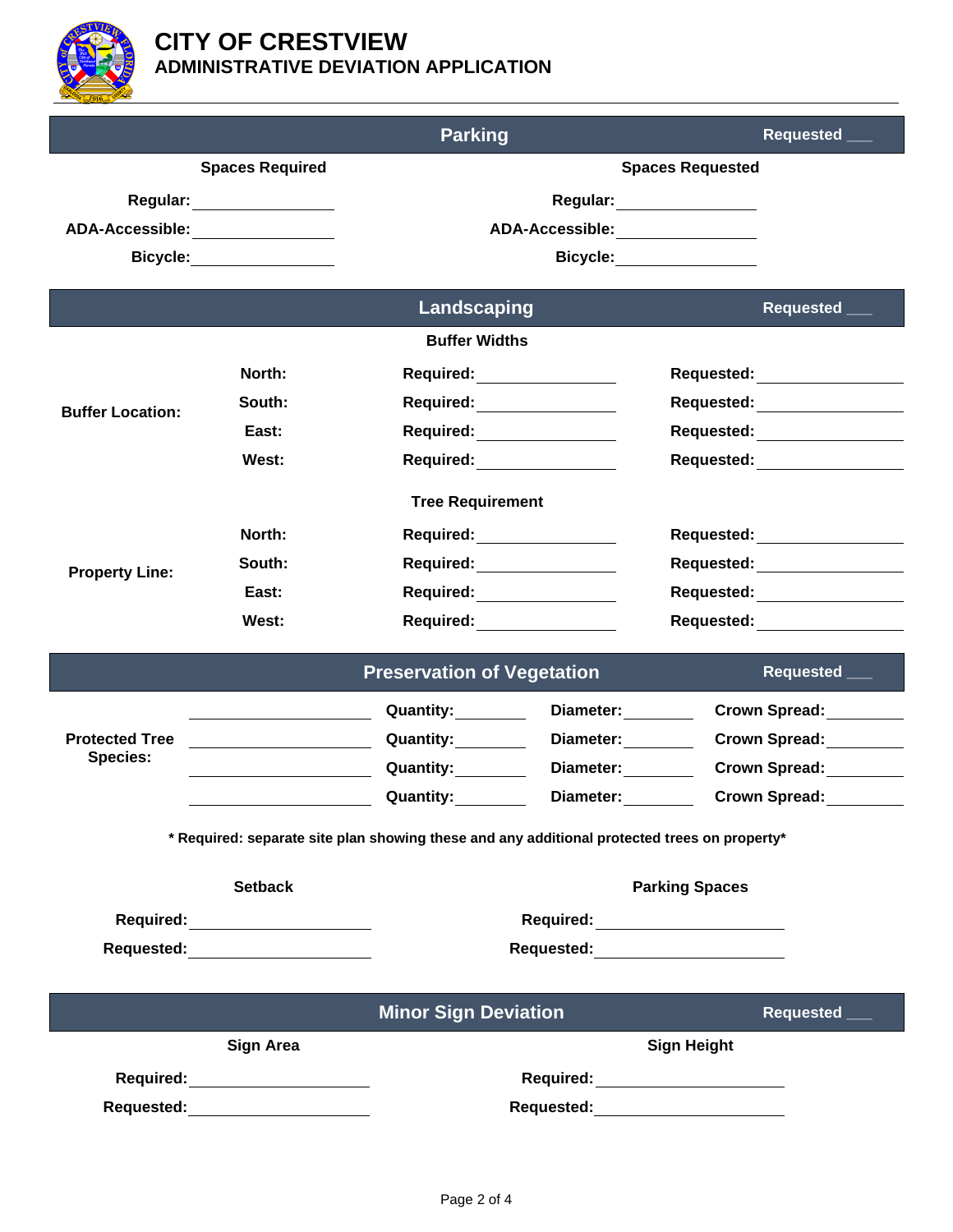

## **CITY OF CRESTVIEW ADMINISTRATIVE DEVIATION APPLICATION**

|                                                                                                                                                                                                                                                                                                                                         | <b>Lot Coverage</b>        | <b>Requested</b> |  |  |  |  |
|-----------------------------------------------------------------------------------------------------------------------------------------------------------------------------------------------------------------------------------------------------------------------------------------------------------------------------------------|----------------------------|------------------|--|--|--|--|
| Required: <u>____________</u>                                                                                                                                                                                                                                                                                                           | Requested: _______________ |                  |  |  |  |  |
| *Attach calculations by a Florida Registered Professional Engineer showing that the conveyance system for the contributing<br>drainage basin can accommodate the additional stormwater run-off, where applicable. (Article III, Sec. 3-17(b)(6)(i))                                                                                     |                            |                  |  |  |  |  |
| *Property owner may also add retention storage on-site to compensate for additional runoff in situations where they propose to<br>exceed the maximum. All such calculations and drainage plans must be approved by the City Public Services Department prior<br>to issuance of any building permits. (Article III, Sec. 3-17(b)(6)(ii)) |                            |                  |  |  |  |  |
| <b>Final Review</b>                                                                                                                                                                                                                                                                                                                     |                            |                  |  |  |  |  |
| <b>Comments and/or Conditions:</b>                                                                                                                                                                                                                                                                                                      |                            |                  |  |  |  |  |
| Approved<br><b>Denied</b>                                                                                                                                                                                                                                                                                                               | N/A                        | Date:            |  |  |  |  |
| <b>Planning Administrator:</b>                                                                                                                                                                                                                                                                                                          | Signature:                 |                  |  |  |  |  |